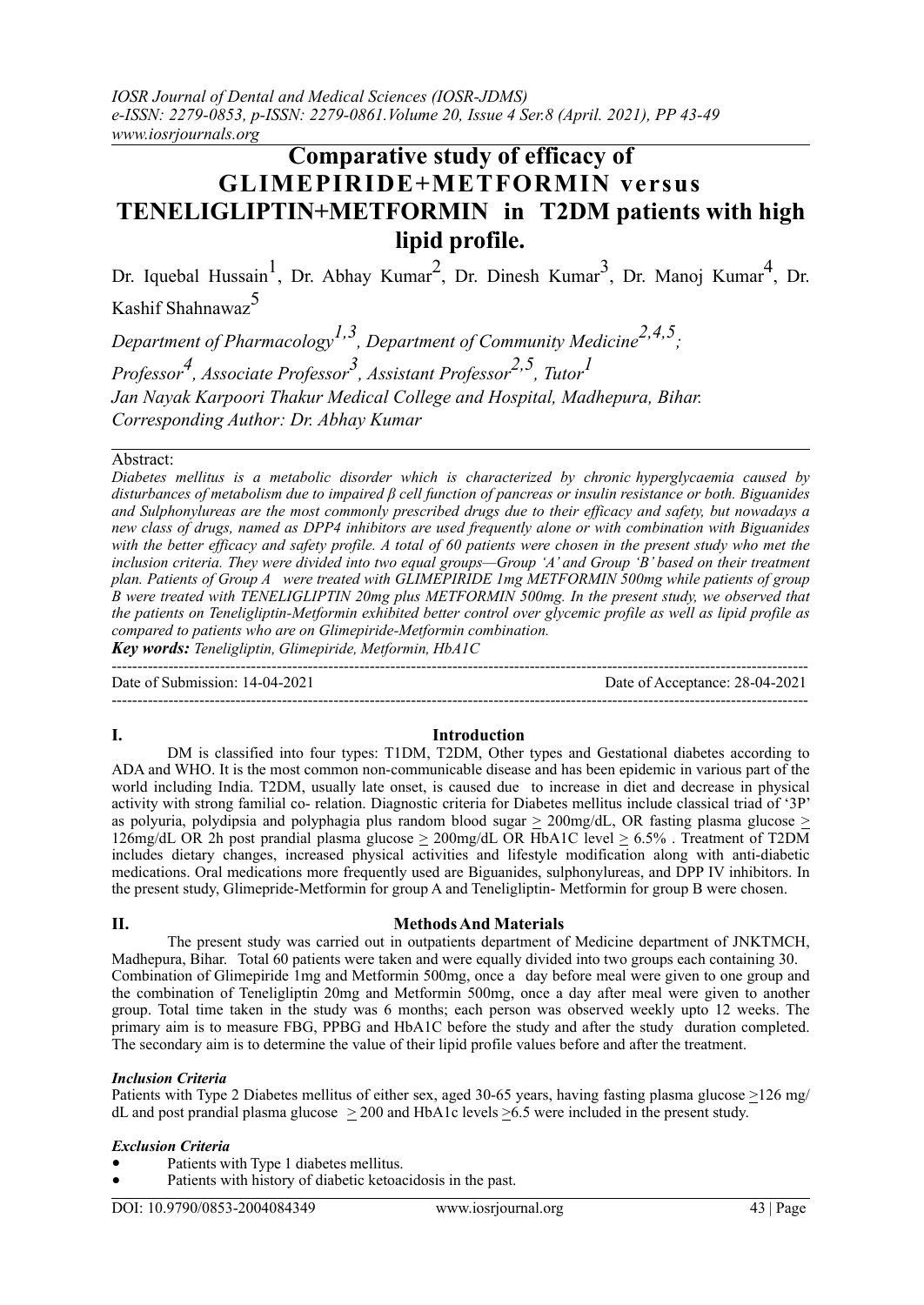- Patients with history of surgery in the past six weeks.<br>• Patients allergic to any given medication.
- Patients allergic to any given medication.<br>• Patients with history of bleeding disorder
- Patients with history of bleeding disorders.
- Pregnant and lactating females.
- Patients with history of drug abuse and steroid treatment.
- Patients with renal and hepatic disorders.
- Patients greater than 65yrs of age.
- Immunocompromised patients.
- Patients taking any other treatment which can alter glycaemic controland lipid profile.

This study involved twelve week study of 60 patients, of either sex, with Type 2 DM, attending the Medicine OPD at JNKTMCH, Madhepura,Bihar. The patients were randomly distributed into two groups—Group A and Group B; each containing 30 patients.

Written Informed Consent were taken from the patients taking the medicines in the present study and all the the benefits and risk involved were explained to every patient in their own language. Patients were advised to take diet control and regular exercise as per the protocol designed by W.H.O.

### *Groups*

Group A: Patients were given combination of Glimepiride 1mg and Metformin 500 once a day before meal for 12 weeks.

Group B: Patients were given combination of Teneligliptin 20mg and Metformin 500mg once a day after meals for 12 weeks.

The patients were advised to report immediately in case they developed any adverse reaction e.g. nausea, vomiting, diarrhoea, flatulence, abdominal pain or any other side effect.

### *Parameters of study*

Before the study started, history was taken, clinical examination was done on each patient. The routine investigation such as fasting blood glucose (FBG), postprandial blood glucose (PPBG), HbA1c and lipid profile were obtained.

The patients were investigated for FBG and PPBG every week up to twelve weeks and HbA1c and lipid profile were done at the start of the study and at the end of the study.

#### *Statistical analysis*

The results obtained were analyzed statistically for the significance using Student's 't' test (paired and unpaired).

# **III. Results:-**

#### **Table:1. Distribution of patients according to Age.**

| Age category (in years) | Group A $(N=30)$ | Group B $(N=30)$ |
|-------------------------|------------------|------------------|
| $<$ 40                  | $4(13.3\%)$      | $2(6.7\%)$       |
| 40-49                   | $6(20\%)$        | $7(23.3\%)$      |
| 50-59                   | $7(23.3\%)$      | $12(40\%)$       |
| >60                     | $13(43.4\%)$     | $9(30\%)$        |
| Mean (in years)         | 52.7             | 53.7             |

N= number of patients (=30) in each group.

#### **Table:2. Distribution of patients according to Gender.**

| Gender | Group A      | Group B      |
|--------|--------------|--------------|
| Male   | $16(53.3\%)$ | $17(56.7\%)$ |
| Female | 14(46.7%)    | $13(43.3\%)$ |
| Total  | 30           | 30           |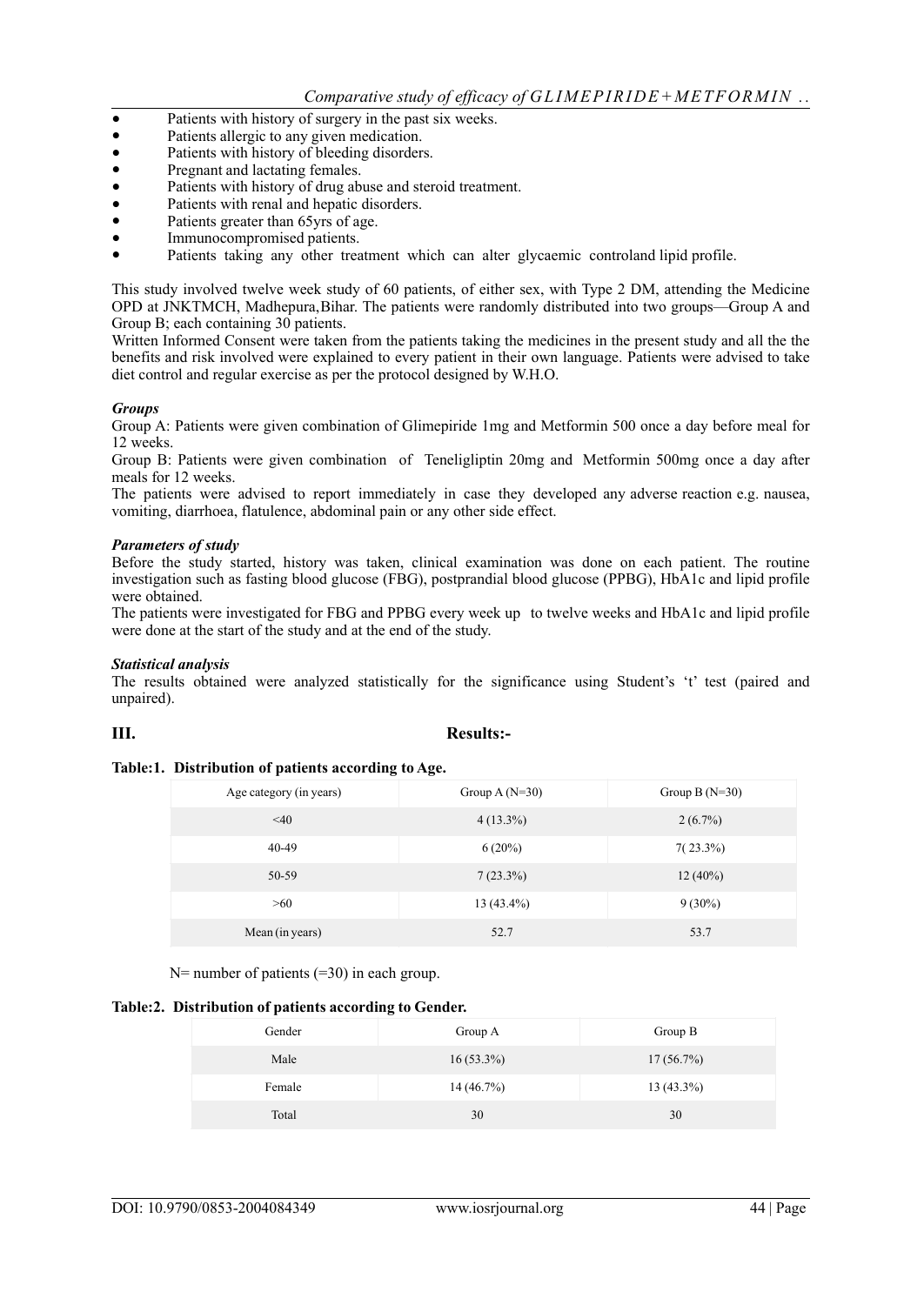Table 1 shows age distribution of patients. In Group A, the mean average age was 52.7 whereas Group B had mean distribution of 53.7. In Group A,16 patients were males and 14 patients were females, while in Group B, 17 patients were males and 13 patients were females as shown in Table 2.

|                | , Distribution of patients as per presence or absence or co-morphanics. |              |
|----------------|-------------------------------------------------------------------------|--------------|
| Co-morbidities | Group A                                                                 | Group B      |
| Present        | $14(46.7\%)$                                                            | $16(53.3\%)$ |
| Absent         | $16(53.3\%)$                                                            | $14(46.7\%)$ |

| Table:3. Distribution of patients as per presence or absence of co-morbidities. |  |  |
|---------------------------------------------------------------------------------|--|--|
|                                                                                 |  |  |

#### **Table:4. Distributions as per types of co-morbidities.**

| <b>CO-MORBIDITIES</b>  | Group A | Group B |
|------------------------|---------|---------|
| Hypertension           |         | 8       |
| Cardiovascular disease |         | 4       |
| Hypothyroidism         |         |         |
| COPD/Asthma            |         |         |

Table 3 shows presence or absence of co-morbid conditions. In Group A, 14 patients had other co-morbidities while 16 patients did not have any other disease. In Group B, 16 patients had other co-morbid conditions while 14 patients had no any co-morbidity.

Table 4 shows the distribution of patients based on the type of co-morbid conditions. Most of the patients had hypertension in both the groups.

| Duration (weeks) | Group A            | Group B            | t' value | 'p' value             |
|------------------|--------------------|--------------------|----------|-----------------------|
| $0$ ( at start)  | $140.13 \pm 19.14$ | $170.26 \pm 31.60$ | 4.466    | $0.000$ <sup>HS</sup> |
| 1st              | $130.20 \pm 18.38$ | $161.81 \pm 32.48$ | 4.638    | $0.000$ <sup>HS</sup> |
| 2nd              | $128.50 \pm 24.67$ | $157.36 \pm 35.01$ | 3.691    | $0.000$ <sup>HS</sup> |
| 3rd              | $125.33 \pm 18.63$ | $150.87 \pm 28.31$ | 4.126    | 0.000Hs               |
| 4th              | $123.43 \pm 18.57$ | $144.56 \pm 29.07$ | 3.355    | 0.001S                |
| 5th              | $120.76 \pm 17.31$ | $146.16 \pm 27.56$ | 4.274    | $0.000$ <sup>HS</sup> |
| 6th              | $118.30 \pm 16.49$ | $152.63 \pm 30.19$ | 5.466    | $0.000$ <sup>HS</sup> |
| 7th              | $116.83 \pm 14.94$ | $152.50 \pm 33.21$ | 5.364    | 0.000Hs               |
| 8th              | $117.50 \pm 11.12$ | $147.16 \pm 35.10$ | 4.413    | $0.000$ <sup>HS</sup> |
| 9th              | $114.83 \pm 12.62$ | $141.00 \pm 33.87$ | 3.965    | $0.000$ <sup>HS</sup> |
| 10th             | $113.30 \pm 9.94$  | $133.67 \pm 31.26$ | 3.4      | $0.000$ <sup>HS</sup> |
| 11th             | $109.50 \pm 11.77$ | $128.33 \pm 31.26$ | 3.252    | 0.002s                |
| 12th             | $105.33 \pm 14.50$ | $122.67 \pm 29.56$ | 2.884    | 0.006 <sup>s</sup>    |

S=Significant ( $p<0.05$ ;  $p<0.01$ ); HS=Highly significant ( $p<0.001$ ).

On comparison between both the groups, there was highly significant difference in the FBG levels till third week of the study period (p<0.001). Thereafter there was a significant difference in the FBG levels between both the groups at 4th week of study period (p<0.05), then it was highly significant by the 10th week of study period ( $p<0.001$ ) and significant in the 11th and 12th week of the study period ( $p<0.05$ ); as shown in Table 5.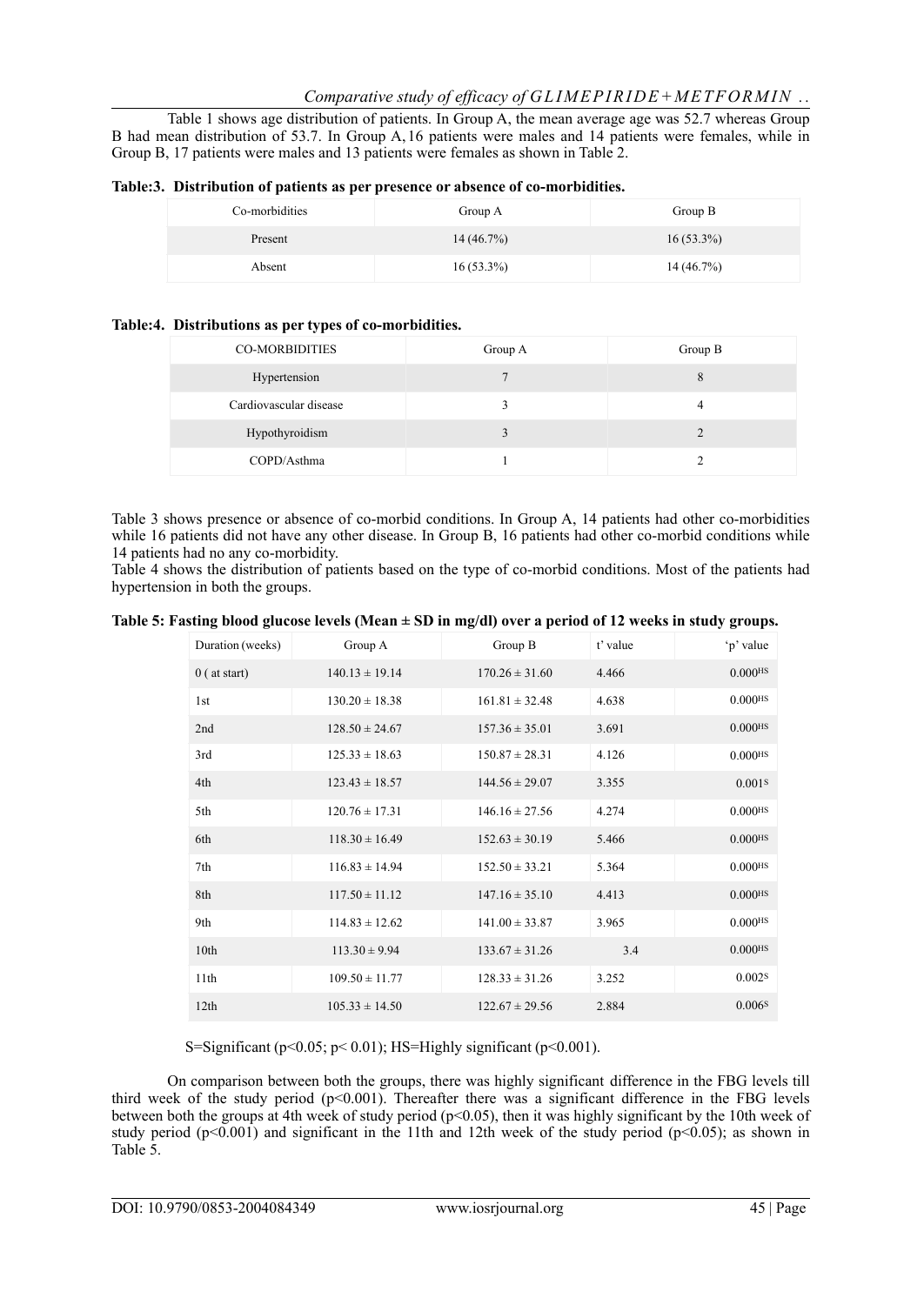| Durations(in weeks) | Group A           | Group B           | t' value | 'p' value             |
|---------------------|-------------------|-------------------|----------|-----------------------|
| $0 - 1$             | $9.93 \pm 11.30$  | $8.45 \pm 12.56$  | 0.48     | 0.633 <sup>NS</sup>   |
| $0 - 2$             | $11.63 \pm 15.16$ | $12.90 \pm 25.77$ | 0.232    | 0.817 <sup>NS</sup>   |
| $0 - 3$             | $14.80 \pm 15.29$ | $19.40 \pm 20.62$ | 0.981    | 0.330 <sub>NS</sub>   |
| $0 - 4$             | $16.70 \pm 15.21$ | $25.70 \pm 20.68$ | 1.92     | 0.060Ns               |
| $0 - 5$             | $19.37 \pm 16.71$ | $24.10 \pm 19.97$ | 0.996    | 0.324 <sub>NS</sub>   |
| $0 - 6$             | $21.83 \pm 16.70$ | $17.63 \pm 14.67$ | 1.035    | 0.305 <sup>NS</sup>   |
| $0 - 7$             | $23.30 \pm 16.26$ | $17.77 \pm 13.48$ | 1.435    | 0.157 <sub>NS</sub>   |
| $0 - 8$             | $22.63 \pm 16.19$ | $23.10 \pm 16.14$ | 0.112    | $0.911$ <sub>NS</sub> |
| $0 - 9$             | $25.30 \pm 16.82$ | $29.27 \pm 13.67$ | 1.003    | 0.320 <sub>NS</sub>   |
| $0 - 10$            | $26.83 \pm 14.08$ | $36.60 \pm 13.46$ | 2.746    | 0.0088                |
| $0 - 11$            | $30.63 \pm 11.13$ | $41.93 \pm 11.79$ | 3.818    | $0.000$ HS            |
| $0 - 12$            | $34.80 \pm 7.04$  | $47.60 \pm 7.73$  | 6.708    | $0.000$ <sup>HS</sup> |

**Table 6: Change in fasting blood glucose (Mean+SD in mg/dl) over a period of 12weeks in the study groups.**

NS= Not significant (p>0.05); S=Significant (p<0.05; p< 0.01); HS=Highly significant (p<0.001).

As evident from Table 5, decrease in FBG was not significant between Group A and Group B up to 9 weeks ( $p > 0.05$ ) and then there was significant decrease in FBG in Group B than that of Group A in 10th week (p< 0.05) and thereafter there is highly significant decrease in FBG in Group B than Group A in 11th and 12th week of study period (p<0.001).

| Table 7: Post prandial blood glucose levels (Mean $\pm$ SD in mg/dL) over a period of 12 weeks in study |  |
|---------------------------------------------------------------------------------------------------------|--|
| groups.                                                                                                 |  |

| Week (Duration) | Group A          | Group B          | 't' value | 'p' value           |
|-----------------|------------------|------------------|-----------|---------------------|
| $0$ ( at start) | $243.86 + 32.24$ | $263.73 + 43.05$ | 2.023     | 0.048 <sup>s</sup>  |
| 1 <sub>st</sub> | $277.60 + 39.95$ | $243.27 + 45.92$ | 1.41      | 0.164 <sup>NS</sup> |
| 2nd             | $224.10 + 40.80$ | $238.00 + 47.63$ | 1.214     | 0.230 <sub>NS</sub> |
| 3rd             | $220.80 + 38.82$ | $229.13 + 45.76$ | 0.761     | 0.450 <sub>NS</sub> |
| 4th             | $213.40 + 36.70$ | $226.63 + 44.99$ | 1.248     | 0.217 <sup>NS</sup> |
| 5th             | $205.87 + 33.28$ | $229.73 + 41.35$ | 2.463     | 0.017 <sup>s</sup>  |
| 6th             | $204.00 + 29.60$ | $229.67 + 40.19$ | 2.816     | 0.007s              |
| 7th             | $200.73 + 26.85$ | $226.33 + 41.25$ | 2.849     | 0.006 <sup>s</sup>  |
| 8th             | $197.00 + 28.30$ | $223.17 + 40.69$ | 2.891     | 0.005 <sup>S</sup>  |
| 9th             | $196.00 + 29.90$ | $215.83 + 41.14$ | 2.136     | 0.037s              |
| 10th            | $190.33 + 32.40$ | $207.50 + 40.14$ | 1.823     | $0.074N$ S          |
| 11th            | $188.17 + 26.76$ | $198.17 + 40.86$ | 1.121     | 0.267 <sup>NS</sup> |
| 12th            | $186.17 + 30.92$ | $188.33 + 38.11$ | 0.242     | $0.810^{NS}$        |
|                 |                  |                  |           |                     |

NS= Not significant ( $p>0.05$ ); S=Significant ( $p<0.05$ ;  $p<0.01$ )

There was significant difference in post prandial blood glucose level on comparison of the groups at the start of study period (p<0.05). Thereafter, it was not significant up to 4th week of study period (p>0.05), then again significant up to 9th week (p<0.05) and then again not significant up to 12th week of study period  $(p>0.05)$  (as shown in Table 7).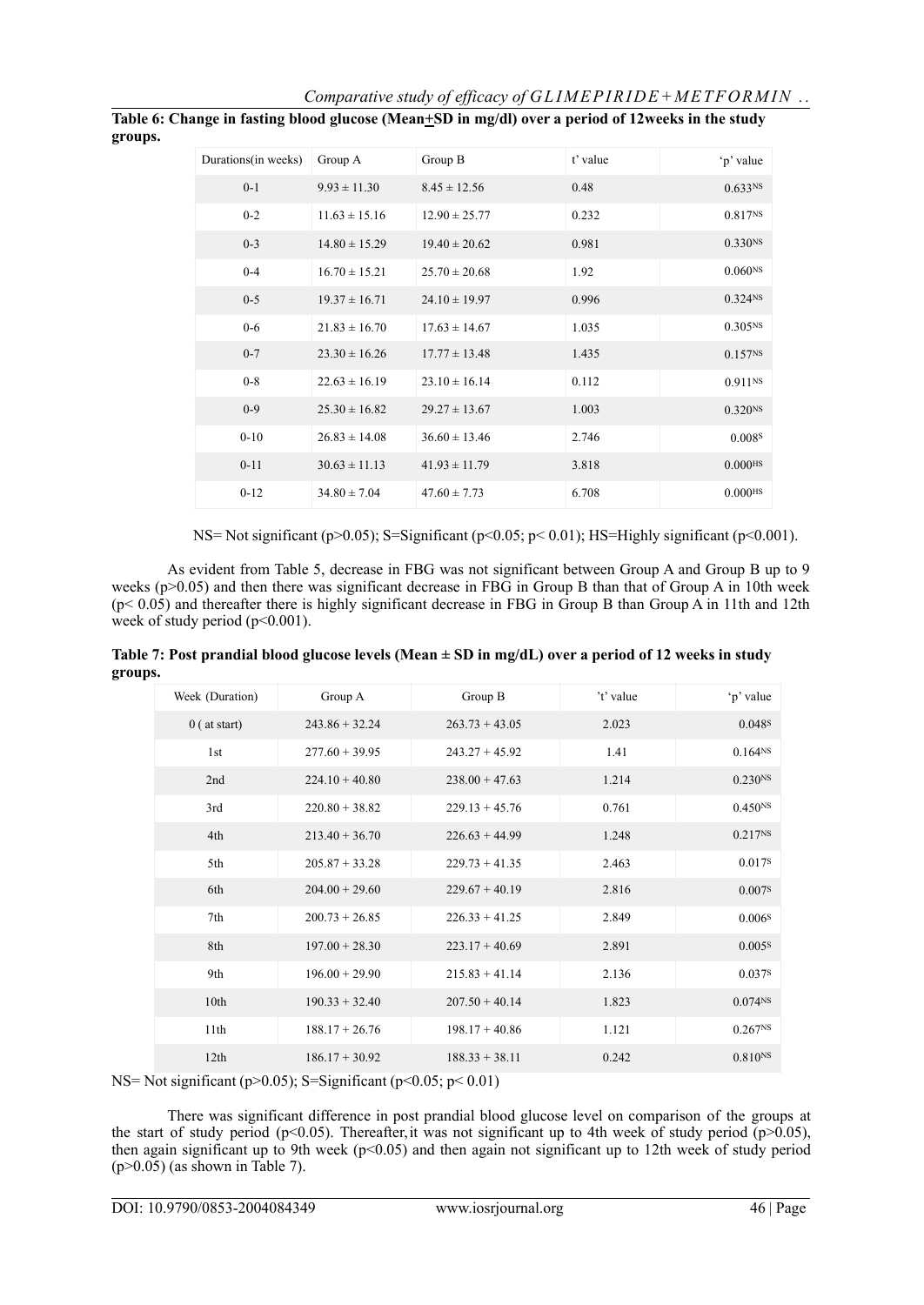| Duration (weeks) | Group A           | Group B           | t' value | 'p' value             |
|------------------|-------------------|-------------------|----------|-----------------------|
| $0 - 1$          | $16.27 \pm 22.19$ | $20.47 \pm 14.66$ | 0.865    | 0.391 <sub>NS</sub>   |
| $0 - 2$          | $19.77 \pm 20.40$ | $25.73 \pm 16.28$ | 1.252    | 0.215 <sup>NS</sup>   |
| $0 - 3$          | $23.07 \pm 17.53$ | $34.60 \pm 18.63$ | 2.47     | 0.016 <sup>s</sup>    |
| $0 - 4$          | $30.47 \pm 17.24$ | $37.10 \pm 22.17$ | 1.294    | 0.201 <sub>NS</sub>   |
| $0-5$            | $38.00 \pm 19.48$ | $34.00 \pm 22.42$ | 0.738    | 0.464N <sub>S</sub>   |
| $0-6$            | $39.87 \pm 20.65$ | $34.07 \pm 21.74$ | 1.059    | 0.294 <sub>NS</sub>   |
| $0 - 7$          | $43.13 \pm 20.76$ | $37.40 \pm 22.80$ | 1.018    | 0.313 <sup>NS</sup>   |
| $0-8$            | $46.87 \pm 22.72$ | $40.57 \pm 19.26$ | 1.159    | 0.251 <sup>NS</sup>   |
| $0-9$            | $47.87 \pm 22.10$ | $47.90 \pm 19.53$ | 0.006    | 0.995NS               |
| $0 - 10$         | $53.53 \pm 20.72$ | $56.23 \pm 14.19$ | 0.589    | 0.558NS               |
| $0 - 11$         | $55.70 \pm 13.11$ | $65.57 \pm 11.40$ | 3.111    | 0.003s                |
| $0 - 12$         | $57.70 \pm 6.99$  | $75.40 \pm 10.47$ | 7.701    | $0.000$ <sup>HS</sup> |

**Table 8: change in post prandial blood glucose levels (Mean ± SD in mg/dL) overa period of 12 weeks in study groups.**

NS= Not significant (p>0.05); S=Significant (p<0.05; p< 0.01); HS=Highly significant (p<0.001).

There was no significant decrease in post prandial blood glucose levels in Group B than Group A upto 2 weeks ( $p > 0.05$ ), then significant decrease in Group B than Group A in 3rd week ( $p < 0.05$ ); and no significant decrease in Group B than Group A from 4th week to 10th week ( $p>0.05$ ); and then again a significant decrease in Group B than Group A in 11th week ( $p$ <0.05) and then lastly a highly significant decrease in post prandial blood glucose levels were seen in Group B than Group A in 12th week of study period ( $p<0.001$ ). (shown in Table 8).

|  |  |  | Table 9: Serum HbA1c levels (Mean± SD) (in mg/dL) over a period of 12 weeks in study groups. |
|--|--|--|----------------------------------------------------------------------------------------------|
|--|--|--|----------------------------------------------------------------------------------------------|

| Duration (weeks)                                        | Group A          | Group B        | t' value | 'p' value          |
|---------------------------------------------------------|------------------|----------------|----------|--------------------|
| Day 0                                                   | $10.27 \pm 1.61$ | $11.78 + 1.61$ | 3.635    | 0.001 <sup>s</sup> |
| 12th weeks                                              | $9.31 \pm 1.58$  | $10.49 + 1.52$ | 2.961    | 0.004s             |
| $\binom{3}{10}$ and $\binom{6}{10}$ and $\binom{6}{10}$ |                  |                |          |                    |

S=Significant (p<0.05, p<0.01).

On comparison between Group A and Group B, there were significant difference in the level of HbA1c at the baseline ( $p<0.05$ ) as well as at the end of study duration ( $p<0.05$ ); shown in Table 9.

# **Table 10: Change in serum HbA1c levels (Mean± SD) in mg/dL over a period of 12 weeks in study groups.**

| Duration (weeks) | Group A        | Group B       | ' value | 'p' value |
|------------------|----------------|---------------|---------|-----------|
| $0 - 12$         | $0.96 + 0.181$ | $1.29 + 0.15$ | 7.746   | 0.000HS   |

HS=Highly significant  $(p<0.001)$ .

There was highly significant decrease in mean HbA1c in Group B than Group A at the end of study period (p< 0.001); as shown in Table 10.

**Table 11: Serum total cholesterol levels (Mean ± SD in mg/dL) over a period of 12 weeks in study groups.**

| Duration (weeks) | Group A            | Group B            | t' value | 'p' value           |
|------------------|--------------------|--------------------|----------|---------------------|
| Day 0            | $178.54 \pm 64.43$ | $171.90 \pm 43.75$ | 0.467    | 0.642 <sup>NS</sup> |
| 12th week        | $162.67 \pm 64.43$ | $151.07 \pm 41.50$ | 0.832    | 0.409 <sub>NS</sub> |

NS=Not significant (p>0.05).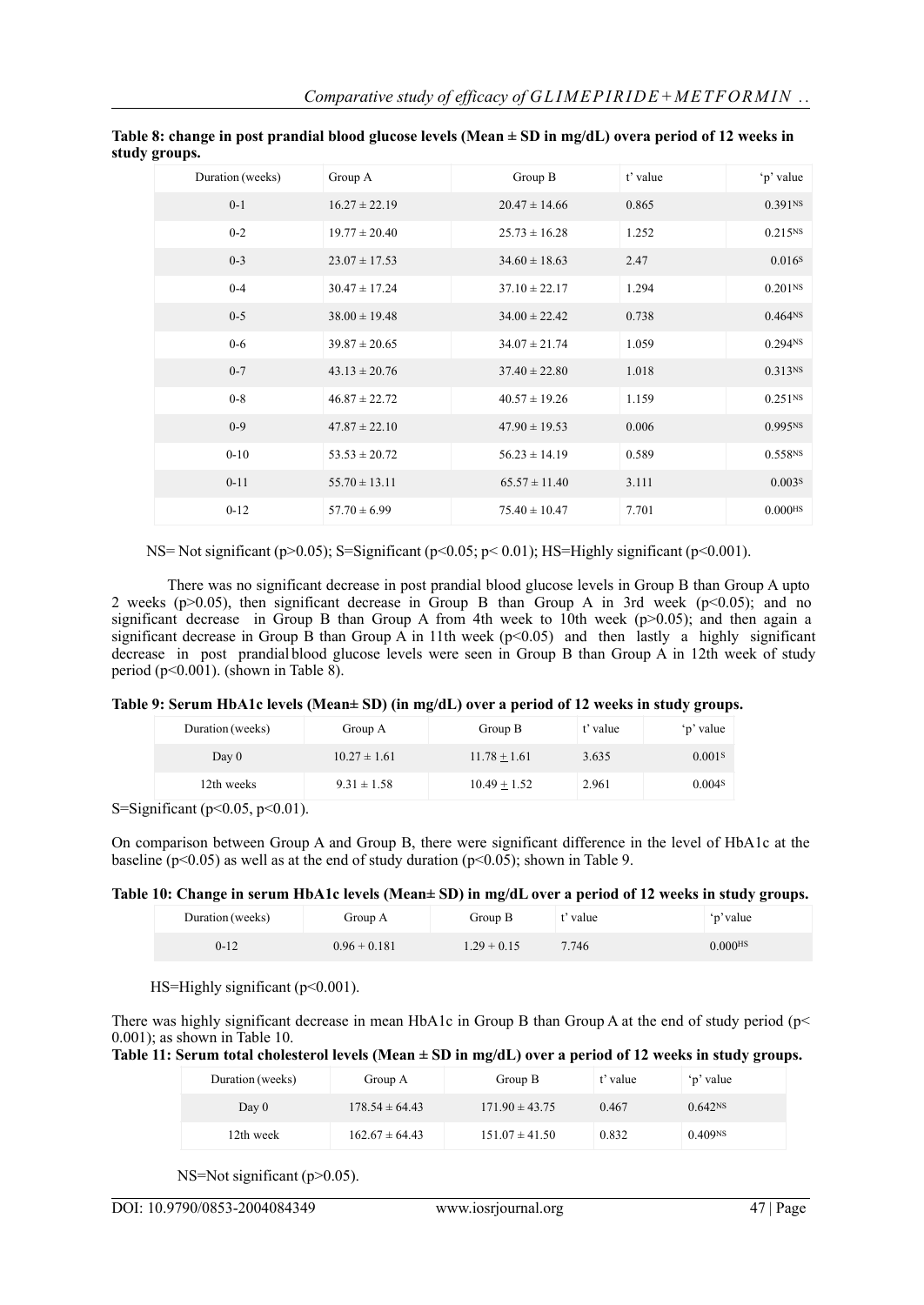On comparison between Group A and Group B, no significant difference were seen in the cholesterol levels at the baseline (p>0.05) as well as at the end of study (p>0.05), shown in Table 11.

#### **Table 12: Change in serum total cholesterol levels (Mean± SD in mg/dL) over a period of 12 weeks in study groups.**

| Duration (weeks) | Group A          | Group B          | 't' value | p' value              |  |
|------------------|------------------|------------------|-----------|-----------------------|--|
| $0 - 12$         | $15.87 \pm 4.42$ | $20.83 \pm 4.66$ | 4.229     | $0.000$ <sup>HS</sup> |  |

HS=Highly significant  $(p<0.001)$ .

There was a highly significant decrease in serum cholesterol levels in Group B than Group A at the end of the study  $(p<0.001)$  (Table 12).

**Table 13: Serum triglyceride levels (Mean ± SD) over a period of 12 weeks in study groups.**

| Duration (weeks) | Group A            | Group B            | t' value | 'p' value           |
|------------------|--------------------|--------------------|----------|---------------------|
| Day 0            | $252.31 \pm 83.72$ | $228.16 \pm 74.47$ | 1.18     | 0.243 <sup>NS</sup> |
| 12th weeks       | $235.17 \pm 83.63$ | $205.47 \pm 72.90$ | .466     | 0.148N <sub>S</sub> |

NS=Not significant (p>0.05)

On comparison between Group A and Group B, no significant difference were seen in triglyceride level at the baseline ( $p>0.05$ ) as well as at the end of study period ( $p>0.05$ ); shown in Table 13.

**Table 14: Change in serum triglyceride levels (Mean ± SD in mg/dL) over a period of 12 weeks in study groups.**

| Duration (weeks) | Group A        | Group B        | *' value | 'p' value             |
|------------------|----------------|----------------|----------|-----------------------|
| $0 - 12$         | $17.15 + 4.70$ | $22.70 + 3.65$ | 5.114    | $0.000$ <sub>HS</sub> |

HS= Highly significant  $(p<0.001)$ .

There was a highly significant decrease in serum triglyceride levels in Group B than Group A at the end of the study period  $(p<0.001)$  (Table 14).

**Table 15: Serum HDL levels (Mean ± SD) over a period of 12 weeks in study groups.**

| Duration (weeks) | Group A           | Group B           | t' value | 'p' value           |
|------------------|-------------------|-------------------|----------|---------------------|
| Day 0            | $43.30 \pm 12.47$ | $44.93 \pm 9.38$  | 0.571    | $0.570N$ S          |
| 12th week        | $54.63 \pm 12.88$ | $58.87 \pm 11.51$ | 1.342    | 0.185 <sup>NS</sup> |

NS=Not significant (p>0.05).

On comparison between Group A and Group A, no significant difference were seen in the HDL levels at the baseline ( $p > 0.05$ ) as well as at the end of study period ( $p > 0.05$ ); shown in Table 15.

# **Table 16: Change in serum HDL Levels (Mean± SD in mg/dL) over a period of 12 weeks in study groups.**

| Duration (weeks) | Group A          | Group B          | t' value | 'p' value           |
|------------------|------------------|------------------|----------|---------------------|
| $0 - 12$         | $11.33 \pm 2.45$ | $13.93 \pm 8.71$ | 1.578    | 0.120 <sup>NS</sup> |

NS=Not significant (p>0.05)

There was no significant increase in serum HDL levels on comparison of both groups at the end of study period (p>0.05) (Table 16).